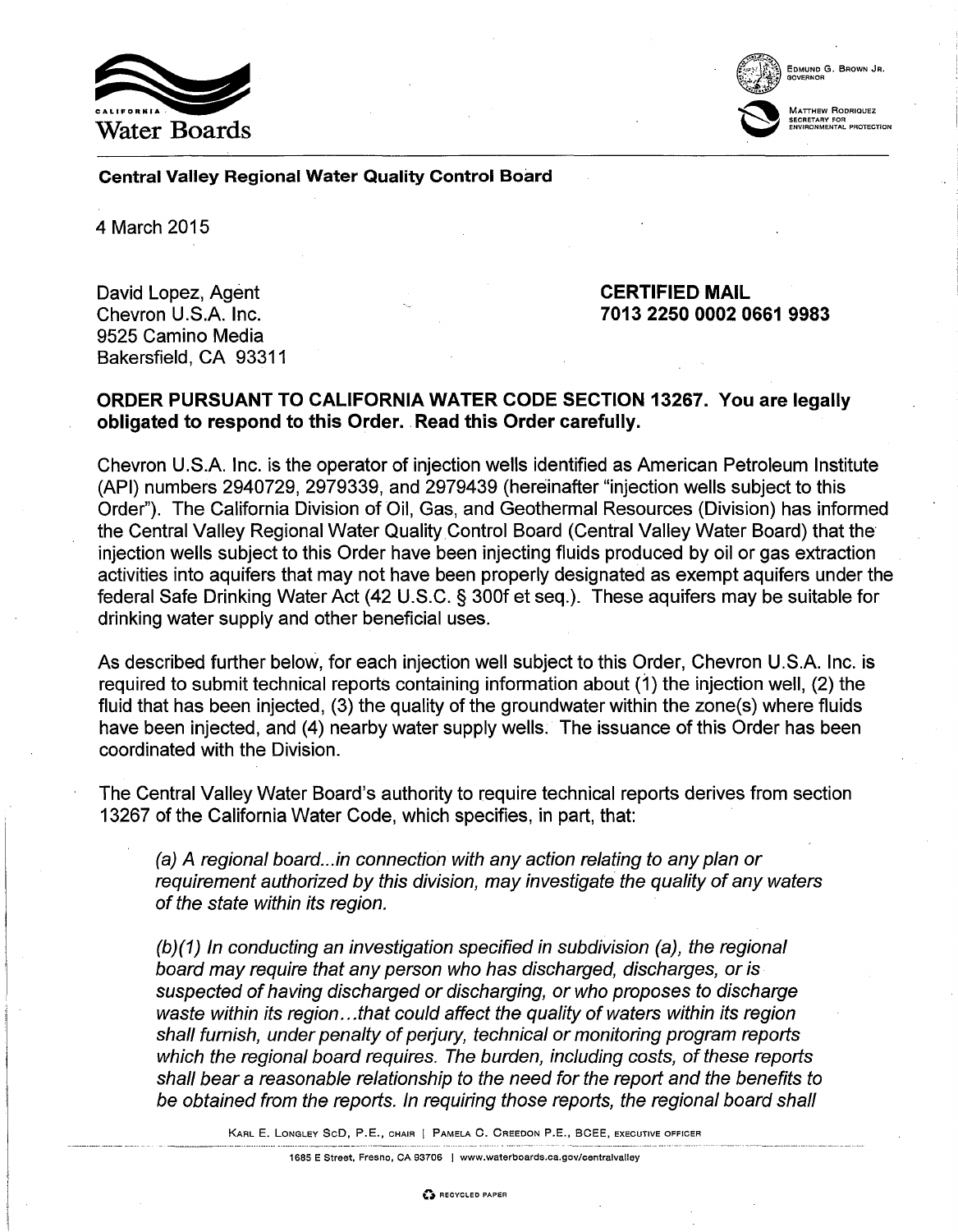provide the person with a written explanation with regard to the need for the reports, and shall identify the evidence that supports requiring that person to provide the reports.

The Central Valley Water Board is concerned about the potential threat to human health and potential impacts to water quality posed by the discharge of waste associated with the injection of fluids into aquifers that may be suitable for drinking water supply and other beneficial uses. The technical information and reports required by this Order are necessary to assess the potential threat to human health and potential impacts to water quality. The need to understand the potential threat to human health and potential impacts to water quality justifies the need for the information and reports required by this Order. Based on the nature and possible consequences of the discharges of waste, the burden of providing the required information, including reporting costs, bears a reasonable relationship to the need for the report, and the benefits to be obtained. Chevron U.S.A. Inc. is required to submit this . information and reports because it is the operator of the injection wells subject to this Order. If Chevron U.S.A. Inc. and its predecessors in interest have never injected fluids into the injection wells subject to this Order, please advise Central Valley Water Board staff of this in writing as soon as possible.

## **Under the authority of California Water Code section 13267, the Central Valley Water Board hereby orders Chevron U.S.A. Inc. to:**

- 1. **By 23 March 2015, submit a work plan that adequately describes the procedures to collect** a representative groundwater sample from the injection zone(s) for each injection well subject to this Order.
- 2. **By 22 May 2015,** submit a technical report that contains all of the following information:
	- a. The analyses of each of the groundwater samples from the injection zone(s) for each injection well subject to this Order, in accordance with the water quality analysis and reporting requirements contained in Attachment A to this Order. If a representative sample cannot feasibly be collected from one or more of the injection zones for any of the injection wells subject to this Order within the required timeframe (e.g., due to constraints posed by the design of the injection well), then **by** . **6 April 2015,** submit a technical report demonstrating that collection of a representative sample from those injection zones is not feasible within the required timeframe, and proposing an alternative sampling procedure and expeditious time schedule for obtaining a representative sample of groundwater from those injection zones. Alternative sampling procedures and time schedules are subject to approval by the Assistant Executive Officer of the Central Valley Water Board.
	- b. If fluids have been injected into any of the injection wells subject to this Order, an analysis of a representative sample of those fluids in accordance with the water quality analysis and reporting requirements contained in Attachment A to this Order.
	- c. All available historical chemical analyses of the fluids injected into each injection well subject to this Order.
	- d. All previously obtained analytical data for groundwater samples collected from any injection zones within one (1) mile of each of the injection wells subject to this Order.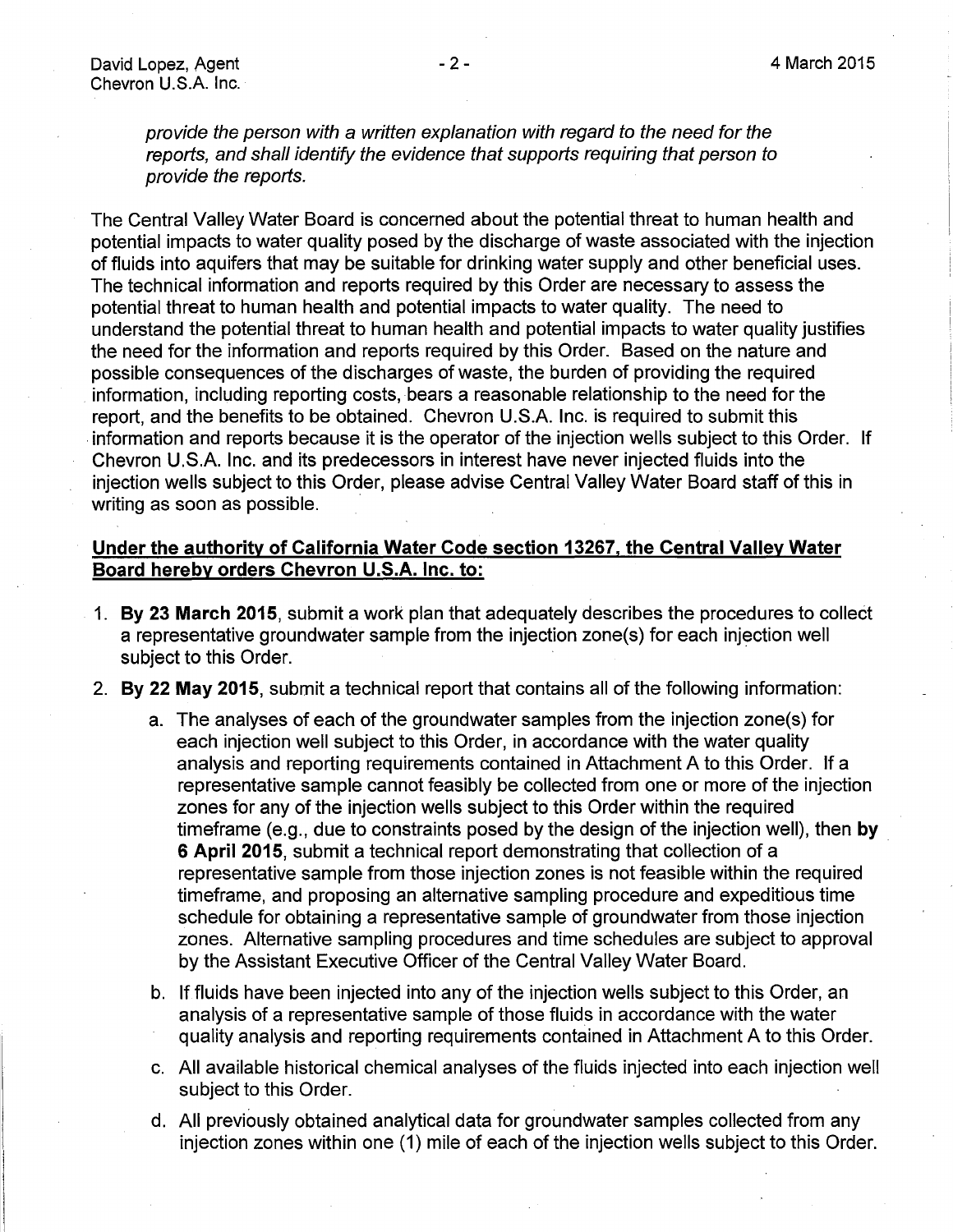- d. All previously obtained analytical data for groundwater samples collected from any injection zones within one (1) mile of each of the injection wells subject to this Order.
- e. A list and location map of all water supply wells within one mile of each injection well subject to this Order.
- f. Information for each identified water supply well, including the well owner name and contact information; type of well (i.e., domestic, irrigation, industrial, etc.); whether any of the water is used for domestic purposes; status (i.e., active, idle, etc.); well construction; borehole geophysical logs; and all analytical results for any water sample(s) collected from each water supply well. Notify Central Valley Water Board staff within 24 hours upon determination that any water supply well information cannot be obtained from the California Department of Water Resources because it is confidential.
- g. For each injection well subject to this Order, the following information. The information for items A-0 shall be in spreadsheet format, labeled with the capital letters indicated. The information for items P-S shall be in attachments:
	- A. The name of the owner and/or operator of the injection well;
	- B. API number for the injection well;
	- C. Injection well name and number;
	- D. Name of the field in which the injection well is located;
	- E. County in the which the injection well is located;
	- F. Latitude and Longitude (decimal degrees) of well head location;
	- G. Latitude and Longitude Datum, indicate "1" for North American Datum of 1983 or "2" for North American Datum of 1927;
	- H. Injection well total depth (feet);
	- I. Top injection depth (feet);
	- J. Formation/Zone name at top injection depth;
	- K. Bottom injection depth (feet);
	- L. Formation/Zone name at bottom injection depth;
	- M. Date injection started in the well (Day/Month/Year, xx/xx/xxxx);
	- N. Total injection volume in barrels from the date injection began through 31 December 2014;
	- 0. Total injection volume in barrels for calendar year 2014;
	- P. Attach well construction diagram including all perforations, annular material, and seals;
	- Q. Attach a description of all sources of fluid injected;
	- R. Attach any and all data maintained in compliance with California Code of Regulations, title 14, section 1724.10, subdivision (h);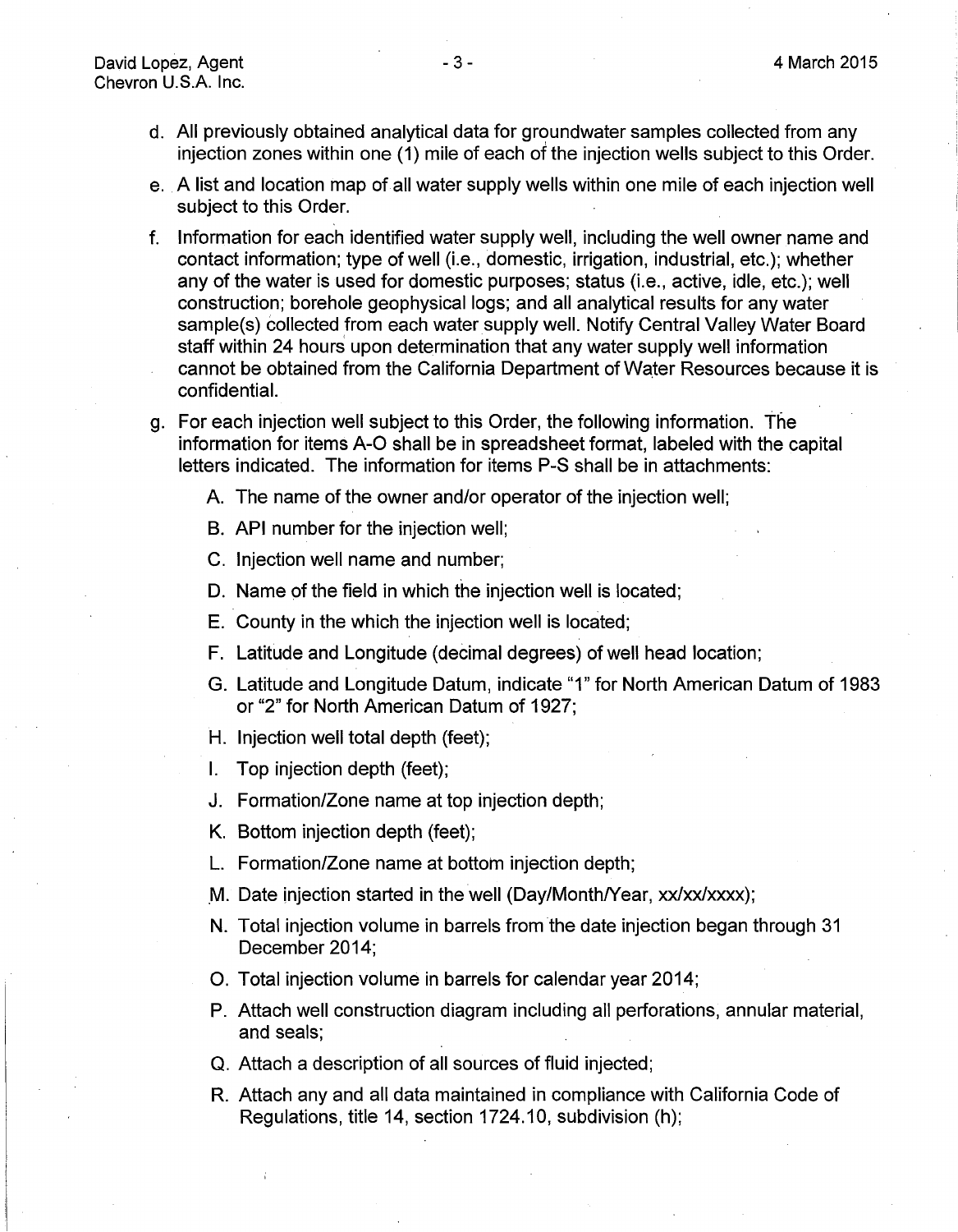- S. Attach documentation associated with each mechanical integrity test undertaken to comply with California Code of Regulations, title 14, section  $1724.10$ , subdivision (i).
- 3. **By 1 June 2015,** upload the technical report and groundwater quality data in the report to the State Water Resources Control Board's GeoTracker database in an electronic format that follows the requirements of California Code of Regulations, title 23, section 3893 (available at http://www.waterboards.ca.gov/ust/electronic\_submittal/docs/text\_regs.pdf). Central Valley Water Board staff will provide a unique GeoTracker Global ID number assigned for each well subject to this Order. Your state-certified laboratory will need the assigned Global ID number to upload to GeoTracker the certified analytical results for each sampled well.

Based on the information submitted in the work plan and/or technical report, additional information or action may be required.

All required technical information must be submitted to the attention of:

Dane S. Johnson Central Valley Water Board 1685 E Street Fresno, CA 93706

In addition, all information is to be copied to the Division, to the attention of:

Steven R. Bohlen, State Oil and Gas Supervisor Department of Conservation, DOGGR 801 K Street Sacramento, CA 95814-3500

Submissions pursuant to this Order need to include the following statement signed by an authorized representative of Chevron U.S.A. Inc.:

"I certify under penalty of law that I have personally examined and am familiar with the information submitted in this document and all attachments and that, based on my inquiry of those individuals immediately responsible for obtaining the information, I believe that the information is true, accurate, and complete. I am aware that there are significant penalties for submitting false information, including the possibility of fine and imprisonment."

The failure to furnish the required report, or the submission of a substantially incomplete report or false information, is a misdemeanor, and may result in additional enforcement actions, including issuance of an Administrative Civil Liability Complaint pursuant to California Water Code section 13268. Liability may be imposed pursuant to California Water Code section 13268 in an amount not to exceed one thousand dollars (\$1 ,000) for each day in which the violation occurs.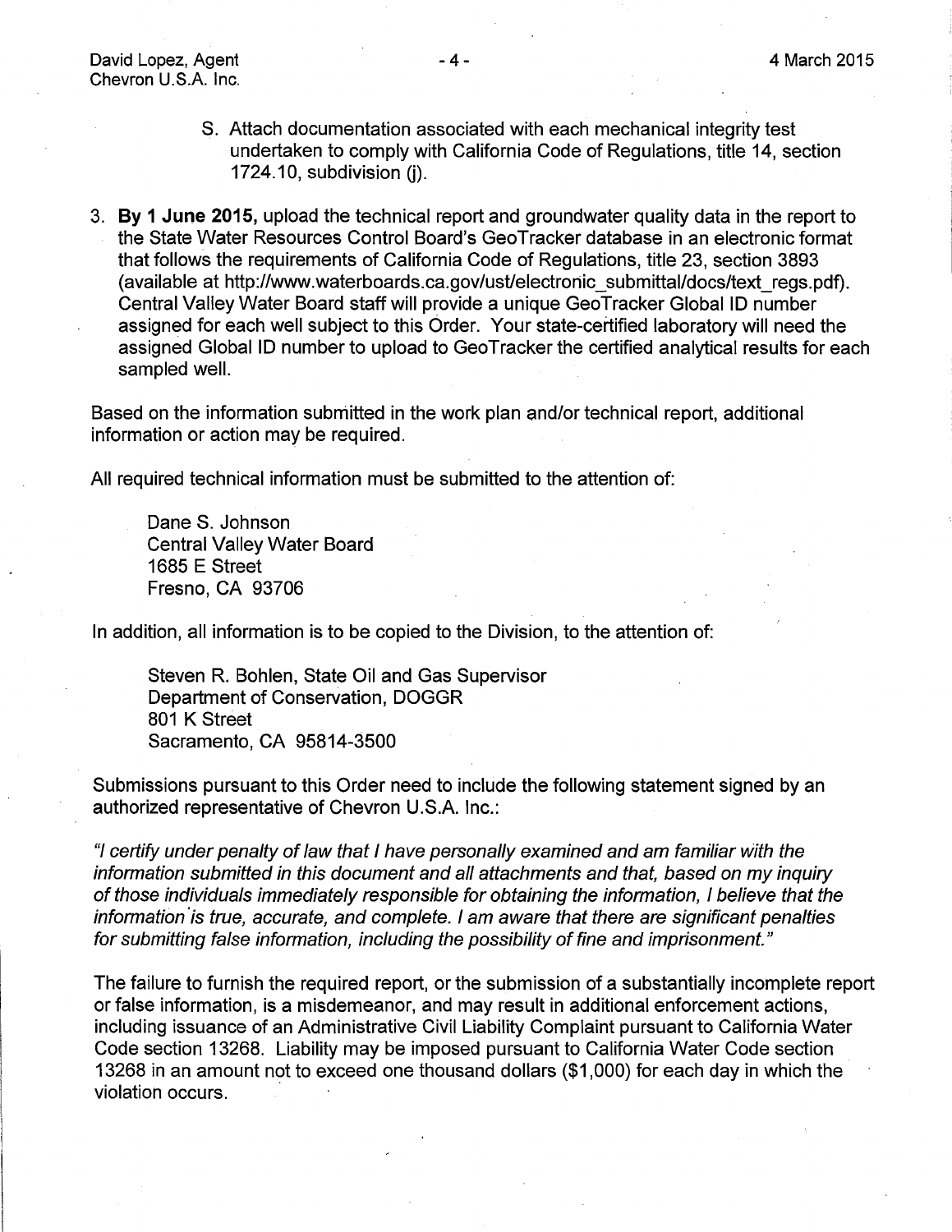Any person aggrieved by this Order of the Central Valley Water Board may petition the State Water Resources Control Board (State Water Board) to review the action in accordance with California Water Code section 13320. The State Water Board must receive the petition by 5:00 p.m., within 30 days after the date of this Order, except that if the thirtieth day following the date of this Order falls on a Saturday, Sunday, or state holiday, the petition must be received by the State Water Board by 5:00 p.m. on the next business day. Copies of the law and· regulations, and instructions applicable to filing petitions, can be provided upon request and are at http://www.waterboards.ca.gov/public\_notices/petitions/water\_quality/index.shtml.

Be advised that sections 13260 and 13264 of the California Water Code require any person who proposes to discharge waste that could affect waters of the state to submit a Report of Waste Discharge for any new discharge or change in the character, volume, or location of an existing discharge. Fluids produced by oil or gas extraction activities that can no longer be disposed of in the injection wells subject to this Order cannot be discharged to land or waters of the state prior to the issuance of Waste Discharge Requirements, and cannot be discharged to waters of the United States prior to the issuance of an National Pollutant Discharge Elimination System (NPDES) Permit. Failure to comply with these requirements may constitute a misdemeanor under Water Code section 13265 or a felony under Water Code section 13387, and may also subject Chevron U.S.A. Inc. to judicial or administrative civil liabilities.

By 12 March 2015, you must contact Dane S. Johnson of this office at (559) 445-5525 to discuss: (1) any alternative method for discharge, reuse, or other disposition for the fluids that had previously been disposed of in the injection wells subject to this Order; and (2) your proposed work plan and technical reports.

Any questions regarding this matter should be directed to me at (559) 445-5116 or at Clay. Rodgers@waterboards.ca.gov.

Olay L-Vodgers

Clay L. Rodgers Assistant Executive Officer

Enclosure: Attachment A, Water Quality Sampling, Analysis, and Reporting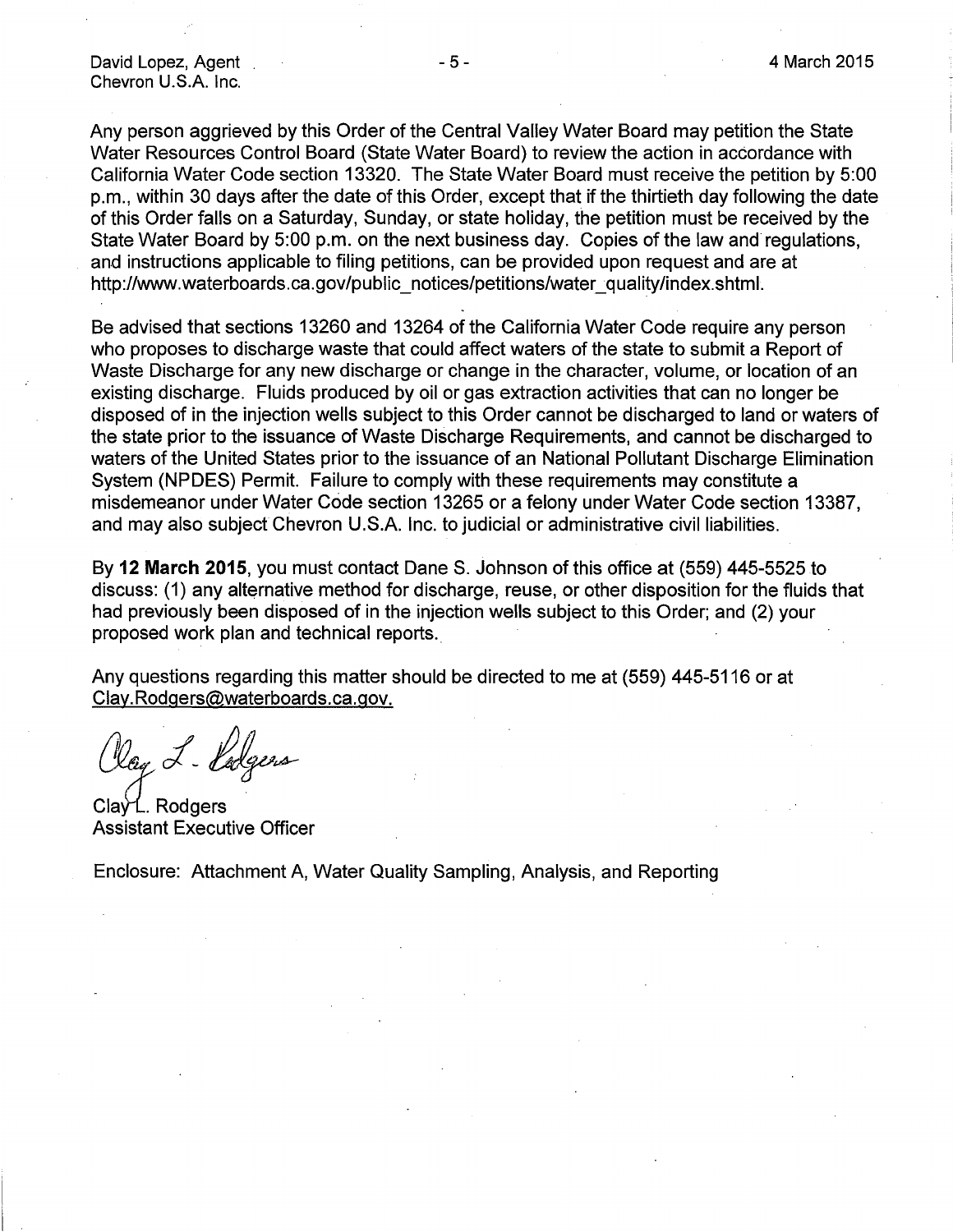# ATTACHMENT A

# Water Quality Sampling, Analysis, and Reporting

### Water Quality Sampling

All groundwater sampling is to be performed by a qualified person. A qualified person is any person with the knowledge and training in proper sampling methods, chain of custody, and quality assurance/quality control protocols. Any person conducting groundwater sampling, other than personnel from a certified laboratory, shall consult with the certified laboratory to ensure that the sampler understands and follows the proper sampling collection procedures and protocols. All procedures to sample groundwater supply wells shall be consistent with US EPA Science and Ecosystem Support Division Operating Procedure for Groundwater Sampling (March 2013) (available at www.epa.gov/region04/sesd/fbqstp/Groundwater-Sampling.pdf).

### Water Quality Analysis

Groundwater samples collected from wells and injection zones shall be analyzed by a laboratory certified by the Environmental Laboratory Accreditation Program, using current applicable EPA-approved analytical methods. The methods of analysis and the detection limits used shall be appropriate for the expected concentrations. The analytical method having the lowest method detection limit (MDL) shall be selected from among those methods which would provide valid results in light of any matrix effects or interferences. Analyze samples for the following:

- A. Total dissolved solids
- B. Metals listed in California Code of Regulations, title 22, section 66261.24, subdivision  $(a)(2)(A)$
- C. Benzene, toluene, ethylbenzene, and xylenes
- D. Total petroleum hydrocarbons for crude oil
- E. Polynuclear aromatic hydrocarbons (including acenaphthene, acenaphthylene, anthracene, benzo[a]anthracene, benzo[b]fluoranthene; benzo[k]fluoranthene, benzo[a]pyrene, benzo[g,h,i]perylene, chrysene, dibenzo[a,h]anthracene, fluoranthene, fluorene, indeno[1,2,3-cd]pyrene, naphthalene, phenanthrene, and pyrene)
- F. Radionuclides listed under California Code of Regulations, title 22, Table 64442, which includes Gross Alpha particle activity (excluding radon and uranium), Uranium, Radium- . 226, and Radium-228.
- G. Methane
- H. Major and minor cations (including sodium, potassium, magnesium, and calcium)
- I. Major and minor anions (including nitrate, chloride, sulfate, alkalinity, and bromide)
- J. Trace elements (including lithium, strontium, boron, iron, and manganese)